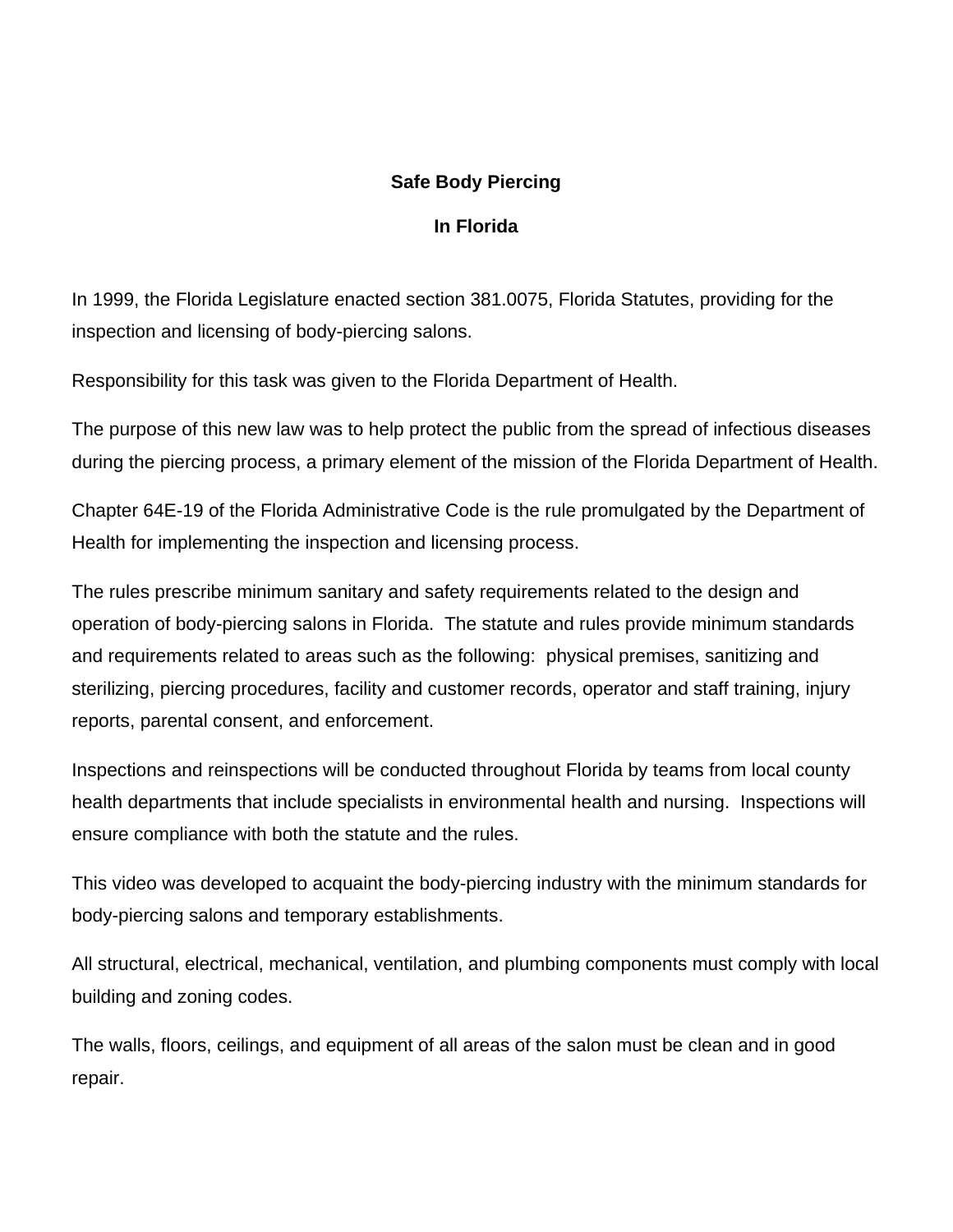Walls and floors must be constructed of smooth, non-absorbent and washable materials in areas where body-piercing procedures are conducted, where equipment and instruments are cleaned, and in restrooms.

Wooden floors are allowed provided they are varnished or sealed with commercial water repellent coating and well maintained.

All procedure surfaces must be constructed of a smooth, non-absorbent, and washable material, and must be cleaned and sanitized after each customer with a tuberculocidal sanitizer as indicated by the product label.

Any openings to the outside must be protected by such means as self-closing doors, screened or closed windows, or controlled air currents to protect against vermin and insects. If screening is used, it may not be less than 16 mesh to the inch.

Salons are required to have a minimum of forty-five square feet of floor space in the piercing area for each person performing body piercing in the salon.

Salons must also have an area that can be screened from public view for customers who request privacy.

Multiple body-piercing stations need to be separated by dividers, curtains, or partitions that can be cleaned or laundered.

All salons must meet certain lighting requirements in specific areas within the establishment. Specifically, artificial light providing a minimum of twenty foot-candles three feet off the floor must be present throughout the salon.

Further, there must be at least one hundred foot-candles of illumination at the level where the body-piercing procedure is being performed and where instruments and sharps are assembled. Spotlighting can be used to achieve this level of illumination.

A handsink separate from handsinks in restrooms, liquid soap, and disposable paper towels must be readily accessible. There must be one handsink for every three body-piercing personnel.

The handsink should be located within each body-piercing area or centrally located within the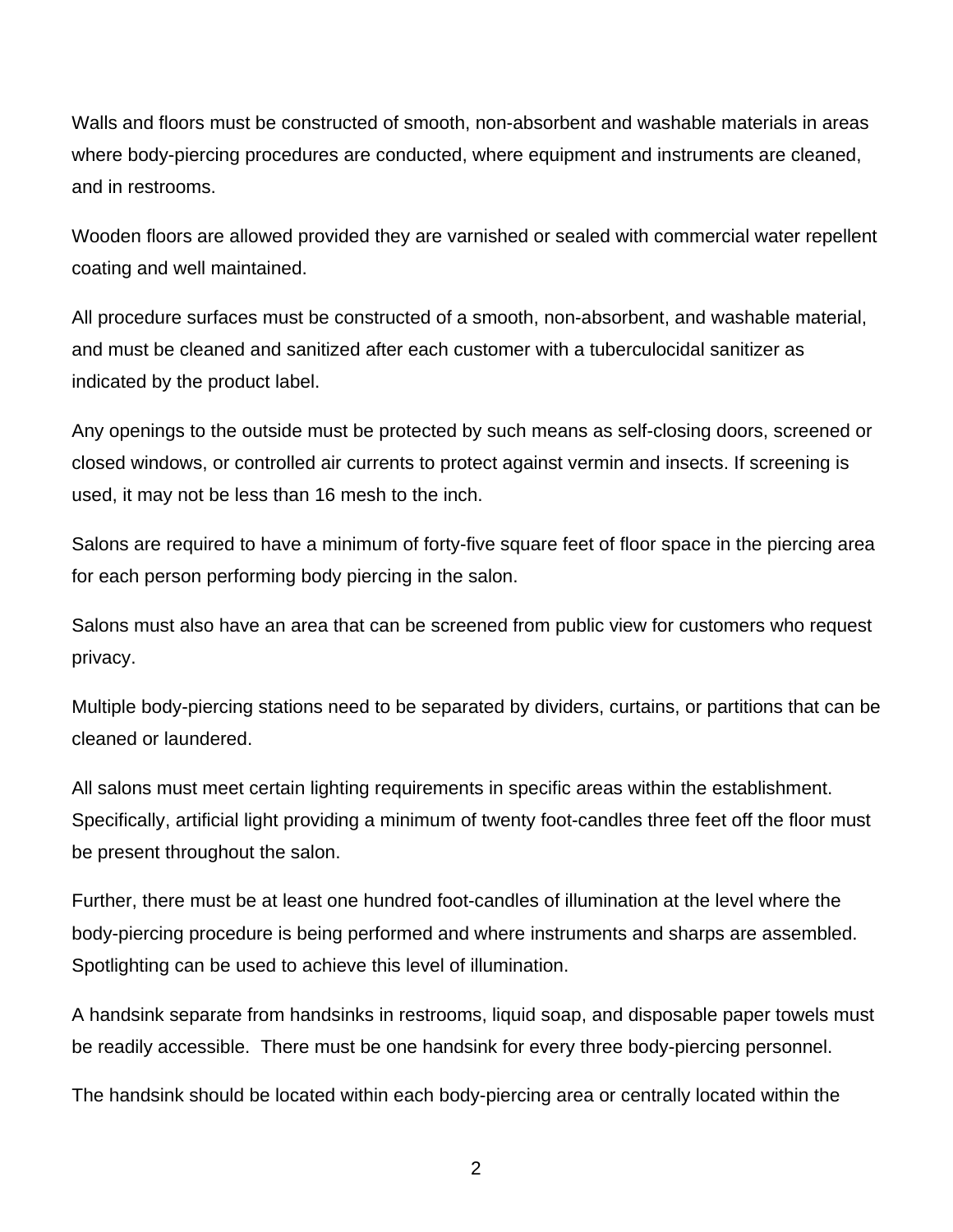overall workroom or area.

The hot water at these handsinks is not to exceed 120 degrees Fahrenheit.

Restrooms in the salon must also be supplied with liquid soap, toilet tissue, single use paper towels, and a waste receptacle.

Each salon must have at least a separate one-compartment sink with hot and cold running water and a steam autoclave for cleaning and sterilizing instruments.

The one-compartment sink and autoclave must be of adequate depth or capacity to submerge or otherwise accommodate the instruments being cleaned or autoclaved. Sanitizers used in the cleaning process must have demonstrated tuberculocidal activity as indicated by the product label and be registered with the U.S. Environmental Protection Agency.

Salons that use ultrasonic units with heating elements to clean their instruments are not required to have hot water at the one-compartment sink, provided the heating elements can raise the temperature of the cleaning solution to the required minimum of 100 degrees Fahrenheit and maintain that temperature throughout the cleaning cycle.

All autoclaves must be tested using a spore destruction test to insure that they are attaining minimum operating standards.

The test must be performed every forty hours of autoclave operation or at least on a quarterly basis.

Salons must keep a log documenting the hours of autoclave operation, and spore tests must be verified by an independent laboratory.

Autoclaves must be cleaned at the frequency recommended by the manufacturer and must be serviced at the frequency recommended by the manufacturer but not less than once a year.

A copy of the manufacturer's instructions for cleaning and servicing the autoclave must be maintained on file in the salon.

Each piercing station must have at least one waste receptacle for collecting, storing, and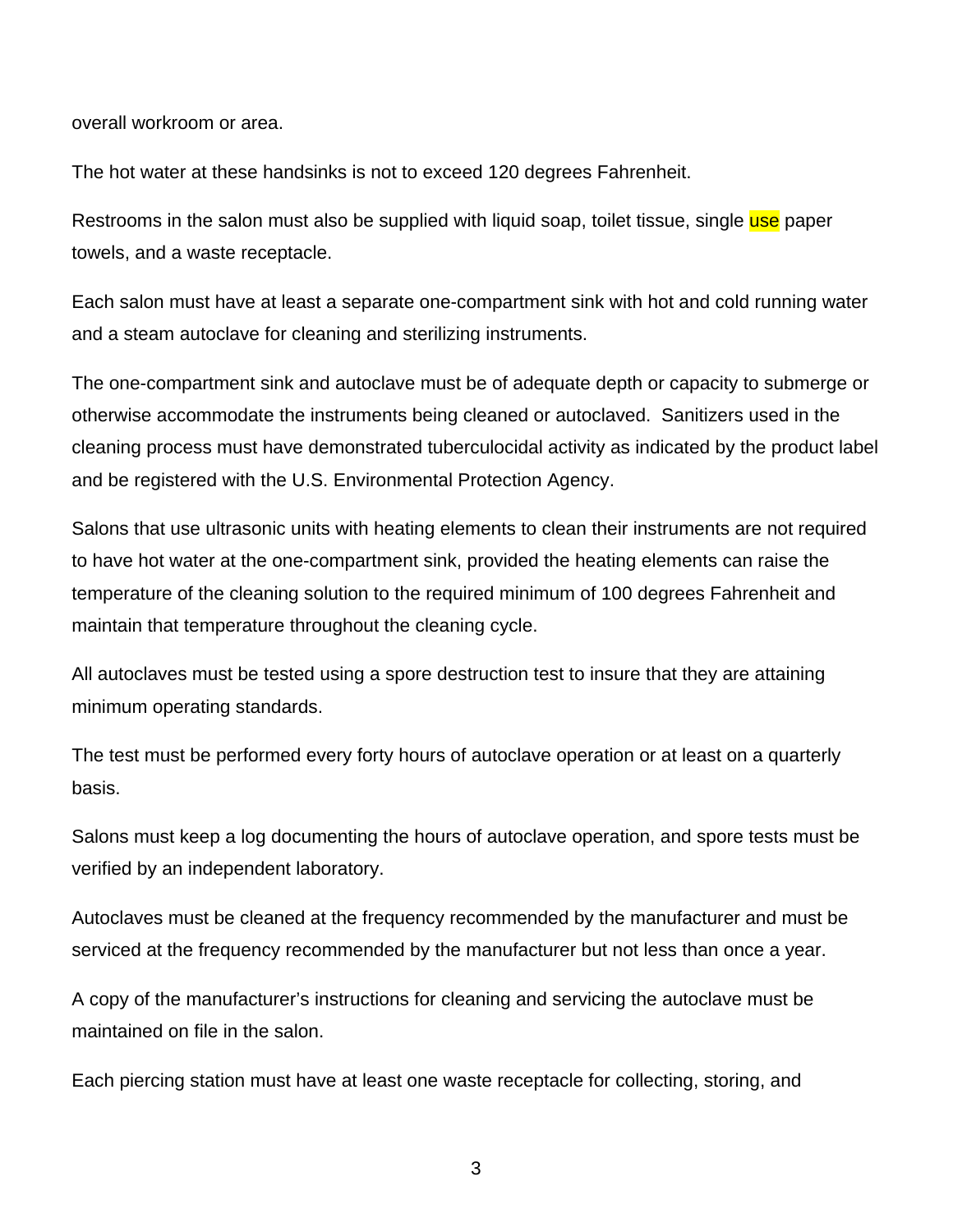disposing of solid waste so that it does not create a sanitary nuisance as defined in Chapter 386, Florida Statutes.

In general, a sanitary nuisance would be any condition that adversely affects the health or life of individuals or the general public.

Biomedical waste must be managed in accordance with Chapter 64E-16 of the Florida Administrative Code.

Generally, this means that sharps, such as needles used in the piercing procedure, must be placed directly into a sharps container where the procedure took place. This is also known as the point of origin. Likewise, saturated gauze or other such materials must be placed in a red bag at the point of origin.

Animals are not allowed in the body-piercing salon; however, aquariums with fish are permissible in waiting rooms and non-procedural areas.

Smoking is not allowed where body-piercing procedures are performed or instruments and supplies are cleaned and stored. Eating and drinking are allowed only for first-aid purposes.

Water supplies and sewage disposal must comply with the requirements of 64E-8, 62-550, or 62- 600 of the Florida Administrative Code. This means that water and sewage systems must have been approved by the Department of Health or the Department of Environmental Protection.

There shall be no direct opening between a body-piercing salon and any building or any portion of a building used as living or sleeping quarters, or as a food establishment.

Each salon must have specific equipment and supplies needed for providing body-piercing services and for cleaning and sterilizing instruments. At a minimum this would include a separate one-compartment sink with hot and cold running water under pressure for cleaning instruments, an autoclave, instruments and single use supplies for performing piercings, work tables or counters, customer chairs, and storage cabinets or containers for storing cleaned and sterilized instruments and supplies.

All non-disposable instruments used for body piercing must be cleaned and sterilized after each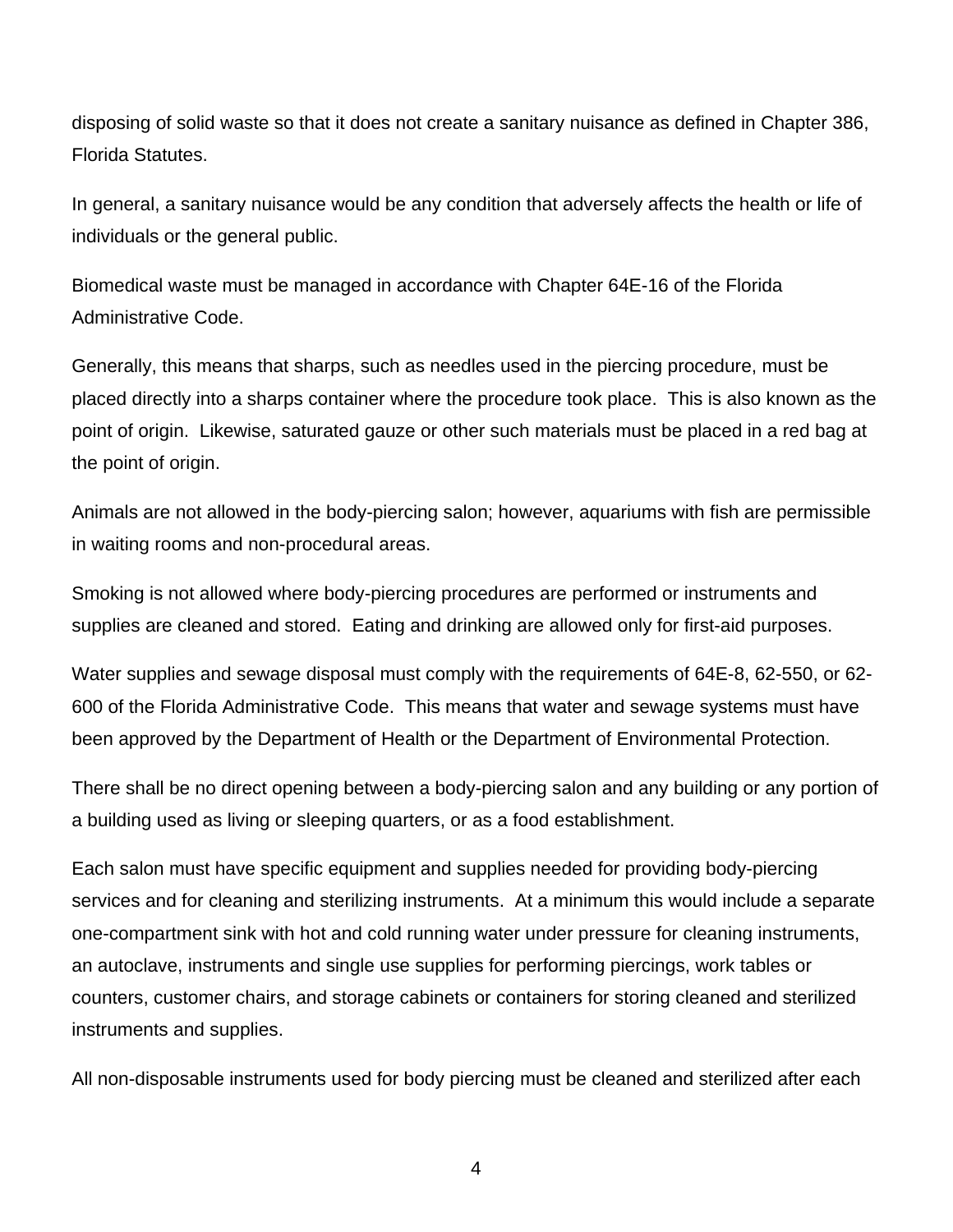use as specified in subsection 381.0075 (11), including the temperature requirements.

Unless otherwise specified by the autoclave manufacturer, instruments that are to be autoclaved must be packaged individually in single use, paper peel packs or other containers used for sterilizing instruments and marked with the expiration date. The expiration date cannot be more than thirty days from the date the instrument was autoclaved.

Autoclave sterilization must be conducted per the manufacturer's recommendation for time and pressure.

All sterilized instruments must remain stored in sterilized packages or containers until just prior to performing a body-piercing procedure.

When several instruments are sterilized and packaged together, such as in a single use setup, all instruments must be re-sterilized whether or not the instrument has been used.

Jewelry may be sterilized with a liquid chemical sterilant that has been cleared for use by the United States Food and Drug Administration provided the sterilization is performed according to the procedures on the product label.

Finally, all clean or packaged sterilized instruments and supplies must be stored in a clean, dry, closed cabinet or in tightly covered containers.

Florida law requires that body-piercing salons maintain specific records. Before piercing can begin, customers must be provided with verbal and written informed consent information that has been approved by the county health department. At a minimum, the information must include a brief description of the piercing procedure, any precautions to be taken by the customer before the piercing, a description of the risks and possible consequences of body-piercing services, instructions for care and restrictions following a piercing procedure, and restrictions against the piercing of minors.

Customers must sign and date a statement indicating that they have received and discussed the information with the operator or piercer.

The operator and/or piercer must also sign and date the statement and retain the original with all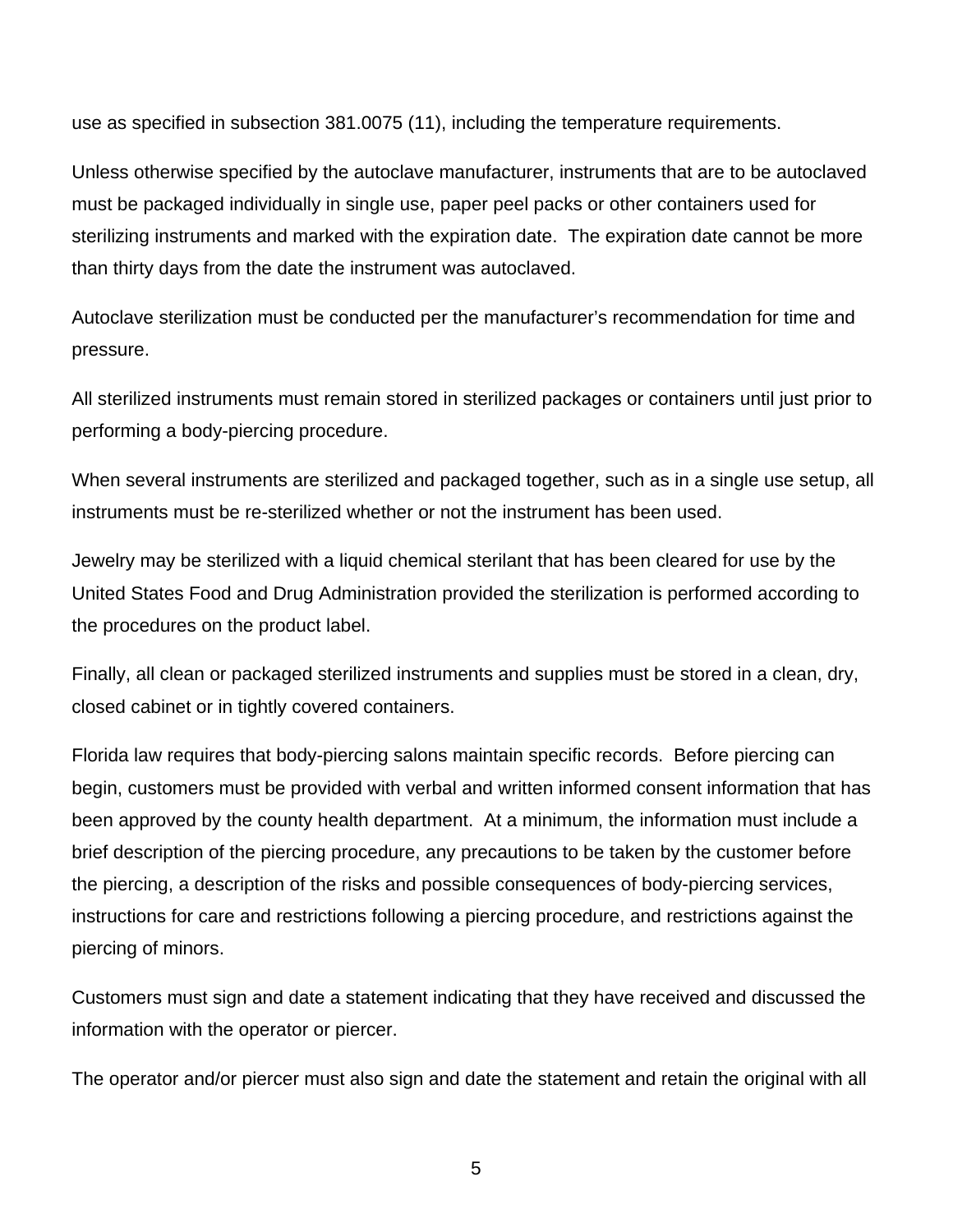other required records on that customer.

A copy of the statement must be provided to the customer upon request.

The customer record must include the person's name, address and telephone number, date of birth, race and sex, their physician's name, address and telephone number, the name, telephone number and address of an emergency contact person, a list of allergies including allergies to medicines or topical solutions used by the establishment, history of bleeding disorders, the date of the customer's initial visit and any subsequent visits, the body part or location that was pierced, a description of the jewelry used in the piercing, a description of any complications that occurred at the time of the piercing procedure, and the signature and printed name of the person performing the piercing at each visit.

All customers under the age of 16 must be accompanied by a parent or legal guardian. In addition, all customers under the age of 18 must have a written, notarized parental consent statement which must be kept on file. The statement must include a description of the type of piercing that will be performed on the minor.

Any injury or complaint of injury, suspected infections that require treatment by a licensed practitioner, or any notifiable diseases resulting from the body-piercing procedure that become known to the operator must be reported to the local county health department by the operator within 72 hours of the operator becoming aware of the complaint or condition. The report must be submitted on Department of Health Form 4122, September 02, BODY PIERCING SALON INJURY REPORT.

Piercers must be free of any infection or any other visible disease condition that may be transmitted as a result of carrying out the piercing procedure such as coughing, fever, chills, jaundice, open sores, or rashes.

Both before and after performing piercing procedures, piercers must thoroughly wash their hands in hot running water using liquid soap, rinse their hands, and dry them with single use disposable paper towels.

Piercers must wear disposable sterile medical gloves when performing the procedure, and the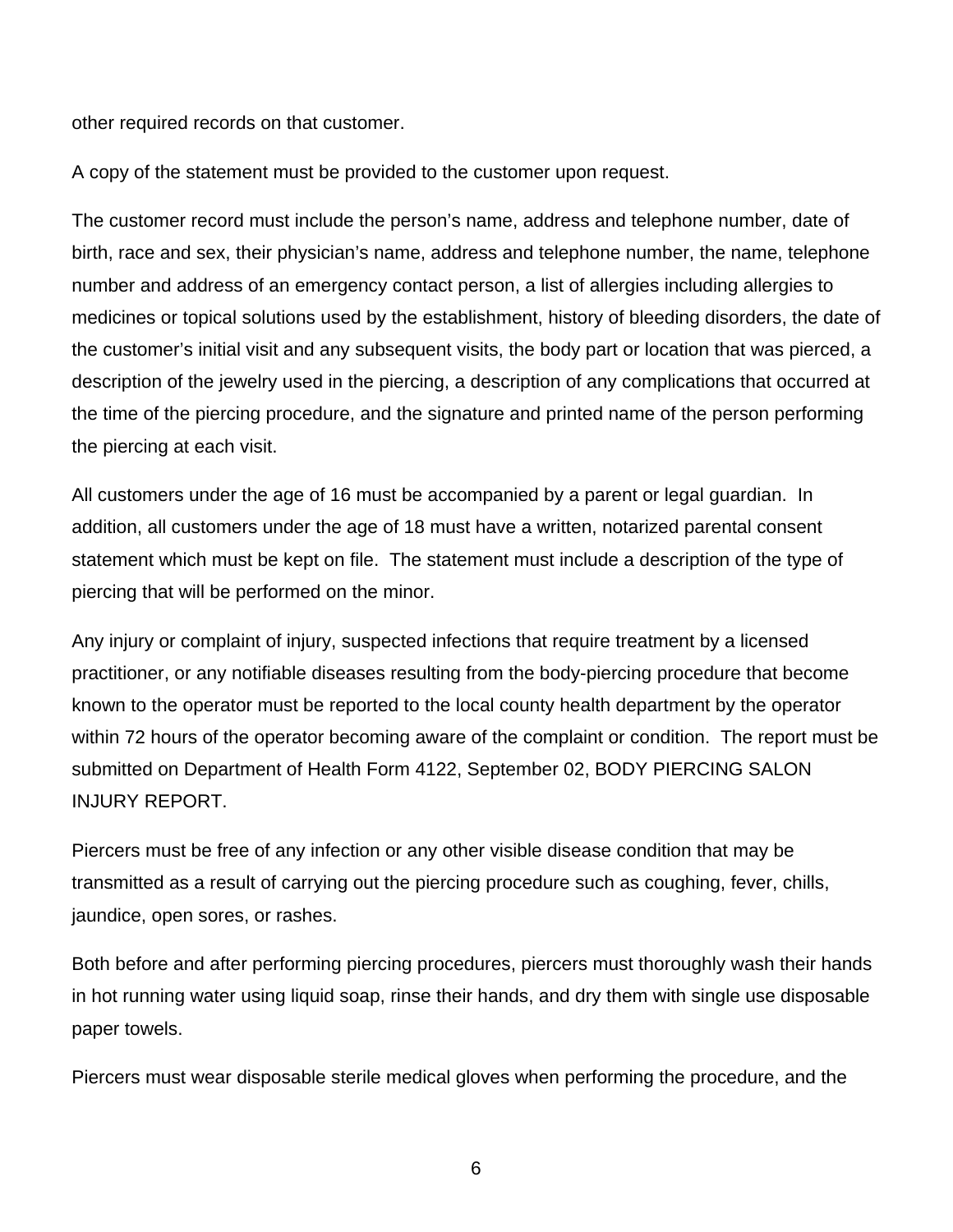gloves must be discarded after the completion of each procedure on an individual customer.

Should the gloves be torn, punctured, or otherwise contaminated, piercers must re-wash their hands immediately, using the procedure previously described, and put on a new pair of sterile gloves.

A mask must be used when serving a customer. Protective eyewear should be worn if the piercer determines that spattering is likely to occur.

Only single use sterilized piercing needles, scalpels, sterilized jewelry, and prepackaged single use sterile gauze or cotton swabs may be used in piercing procedures.

Other single use items include paper tissues or paper products, paper or plastic cups, and razors.

Single use items, contaminated prior to or during their use, must be immediately discarded and replaced with new items before the procedure can resume.

Jewelry contaminated prior to or during its use must be replaced with another piece of sterile jewelry.

Before performing a body piercing, the skin and surrounding area where the piercing is to be done must be cleansed with an antiseptic solution.

Cleansing should be done in a circular motion going from the middle to the outer area. A single use sterile gauze pad or other sterile product may be used.

If shaving is necessary, a **single use razor must** be used. The razor must be disposed of immediately after use.

Before an oral piercing, the customer must rinse his or her mouth with an antiseptic mouthwash.

In the event of blood flow during the procedure, all products used to check the flow of blood, or to absorb blood, must be sterile single use products.

When the body-piercing procedure is completed, piercers must apply an antiseptic solution to the pierced area with a sterile, single use cotton swab or gauze pad.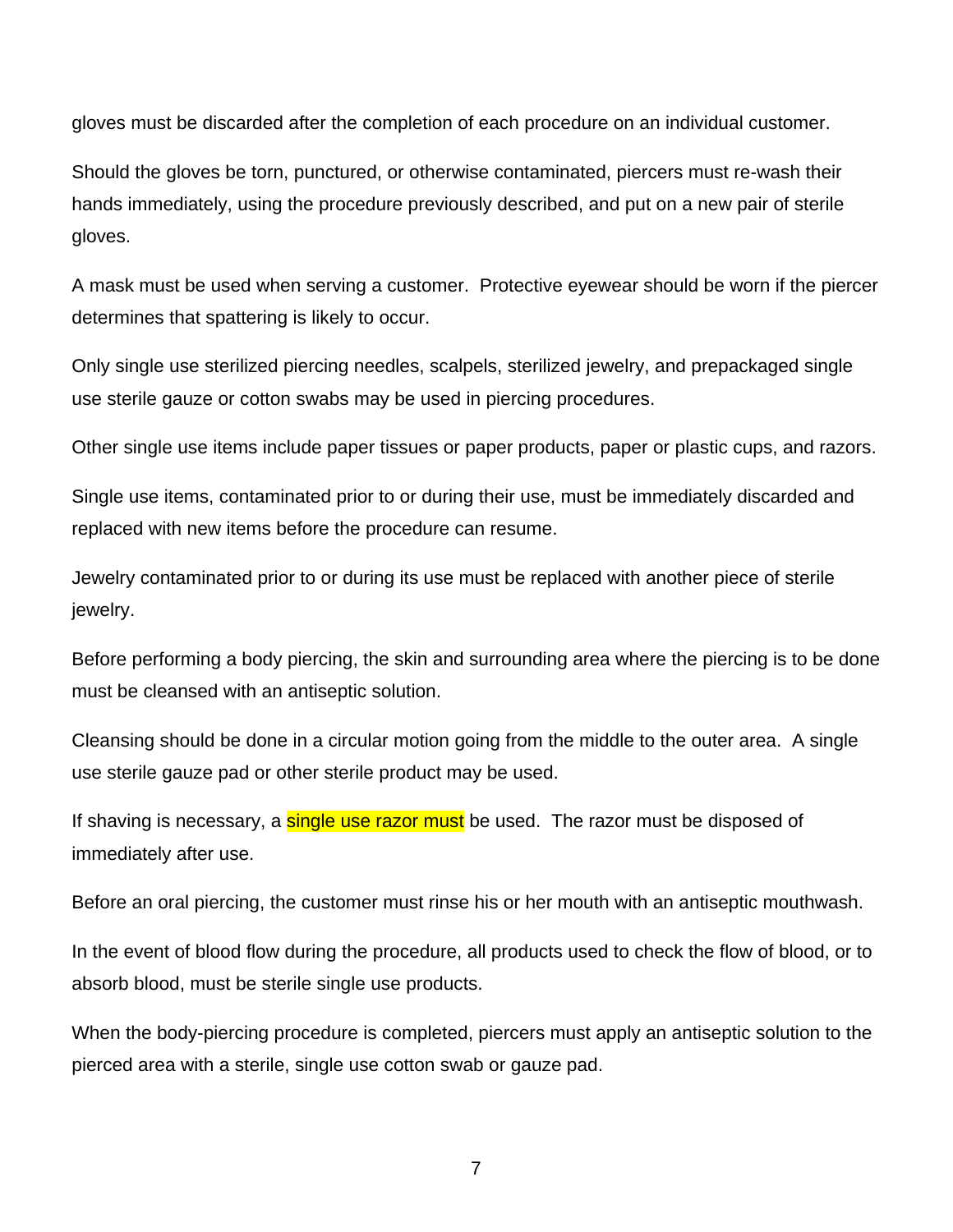Records related to maintenance, personnel, and training must also be maintained by salons.

Autoclave maintenance records and spore test results for each autoclave must be maintained by the salon.

The salon must have a record on the operator as well as all persons performing body-piercing services. The record should include their name, date of birth, sex, home address and telephone numbers, dates of hire, duties and responsibilities. These records must be maintained for at least two years after the person's employment ends.

Salons must maintain records of the training received by operators and piercers as required by Florida law.

Operators and piercers must complete formal training which details compliance with the requirements of Chapter 64E-19, including safety and sanitation, sterilization requirements, and standard precautions for preventing the transmission of infectious diseases.

Operators and piercers must complete the required training prior to assuming responsibilities in a salon.

Salons are required to post in public view the name, address, and phone number of the county health department having jurisdiction over the facility, as well as the procedure for filing a complaint.

Finally, a copy of section 381.0075, Florida Statutes, and Chapter 64E-19, Florida Administrative Code, must be maintained on file at each salon.

Body-piercing salon operators must submit an application for a license, along with the licensing fee, within the timeframe specified by the county health department.

Once the inspection team from the county health department has assured that the establishment is in compliance with the requirements, the salon will be issued a license to operate.

Licenses expire annually on September 30th.

Temporary establishments must secure a temporary license. The county health department must